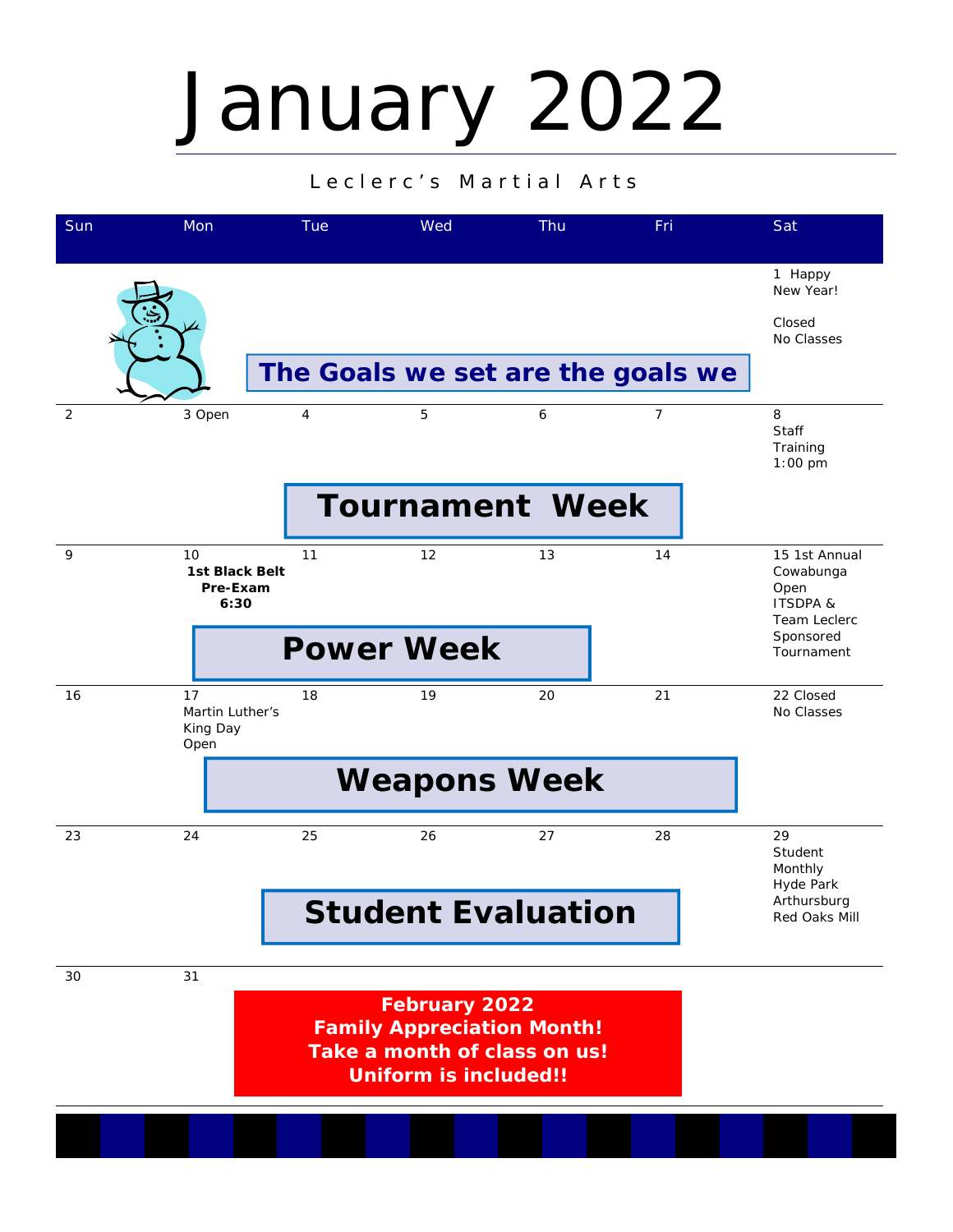## February 2022

#### Leclerc's Martial Arts



27 28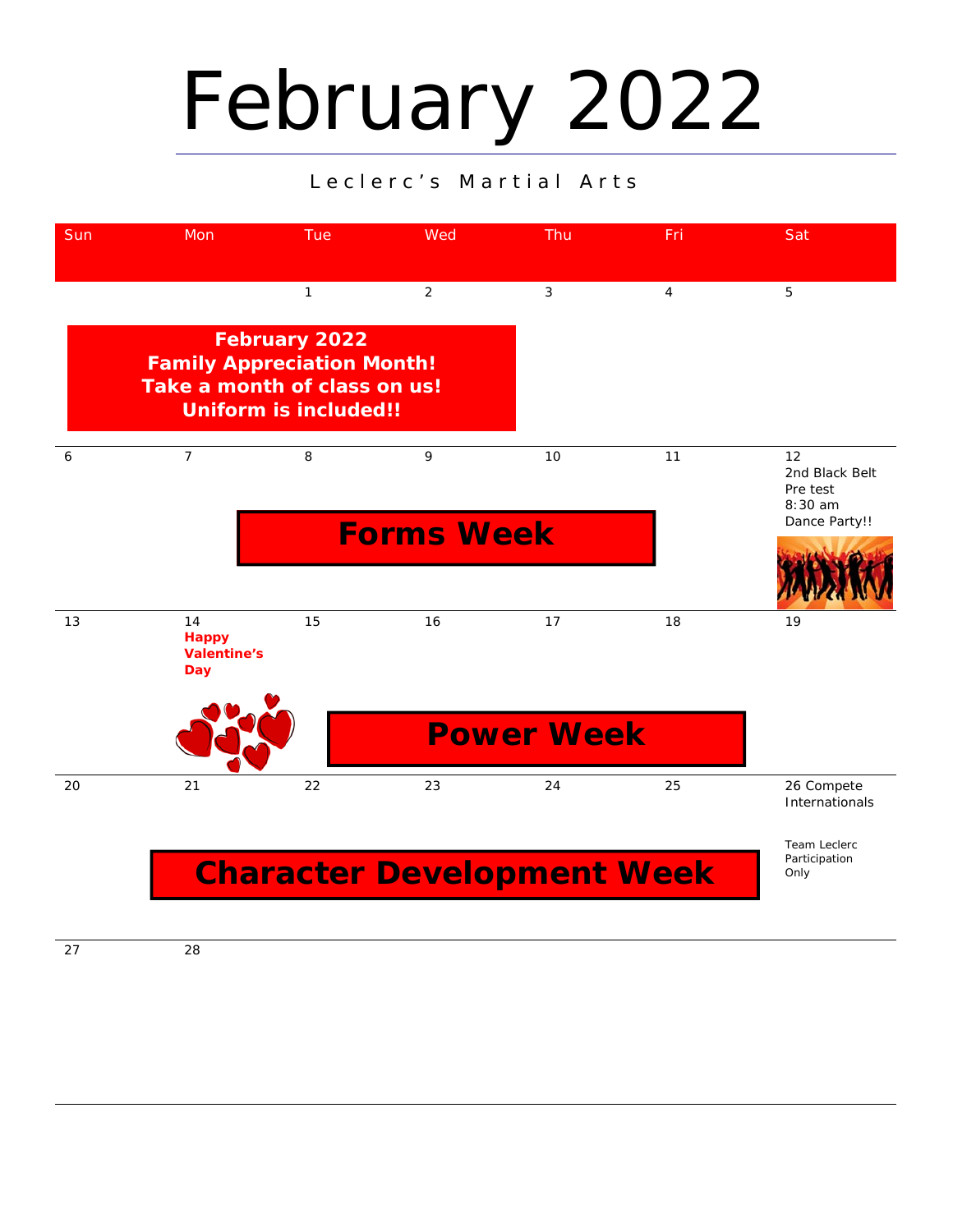## March 2022

| Sun                                                                                                   | Mon            | <b>Tue</b>                                   | Wed               | Thu                                            | Fri                                                                                                                | Sat                                                                           |
|-------------------------------------------------------------------------------------------------------|----------------|----------------------------------------------|-------------------|------------------------------------------------|--------------------------------------------------------------------------------------------------------------------|-------------------------------------------------------------------------------|
|                                                                                                       |                | 1                                            | $\overline{2}$    | 3<br>Irish Open                                | $\overline{4}$<br>Irish Open                                                                                       | 5<br>Irish Open                                                               |
|                                                                                                       |                | <b>Buddy Month</b>                           |                   |                                                | <b>Black Belt</b><br><b>Testing fees</b><br><b>Paper-work</b>                                                      |                                                                               |
|                                                                                                       |                | <b>Sponsor a Buddy to class!</b>             |                   |                                                | due.                                                                                                               |                                                                               |
| 6<br>Irish Open                                                                                       | $\overline{7}$ | 8                                            | 9                 | 10                                             | 11                                                                                                                 | 12                                                                            |
|                                                                                                       |                |                                              | <b>Power Week</b> |                                                |                                                                                                                    |                                                                               |
| 13<br>Pro-Am<br>Tournament<br>Only<br>Tournament<br>Team<br>Participation<br>Day light<br>Savings Day | 14             | 15<br>Lets celebrate 26 Years of Excellence! | 16                | 17<br>Happy<br>Birthday!<br><b>KJN Leclerc</b> | 18<br>Night of the<br>Champions!<br>7pm Start Time!<br>Train with World<br>Champions!<br>A evening to<br>remember! | 19<br>Leclerc's<br><b>Martial Arts</b><br>26th<br>Anniversary<br>Celebration! |
| 20                                                                                                    | 21             | 22                                           | 23                | 24                                             | 25<br>Black Uniform &<br><b>Belt orders</b>                                                                        | 26<br>Student<br>Monthly<br>Hyde Park<br>Arthursburg<br>Red Oaks Mill         |
|                                                                                                       |                |                                              |                   | <b>Student Evaluation</b>                      |                                                                                                                    |                                                                               |
| $\Omega$                                                                                              | $\Omega$       | $\Omega$                                     | $\Omega$          | 21                                             |                                                                                                                    |                                                                               |

| 27<br><b>Hudson Valley</b><br><b>Classic</b>                                 | 28 | 29 | 30 | 31 |
|------------------------------------------------------------------------------|----|----|----|----|
| <b>ITSDPA &amp;</b><br>Team Leclerc<br><b>Sponsored</b><br><b>Tournament</b> |    |    |    |    |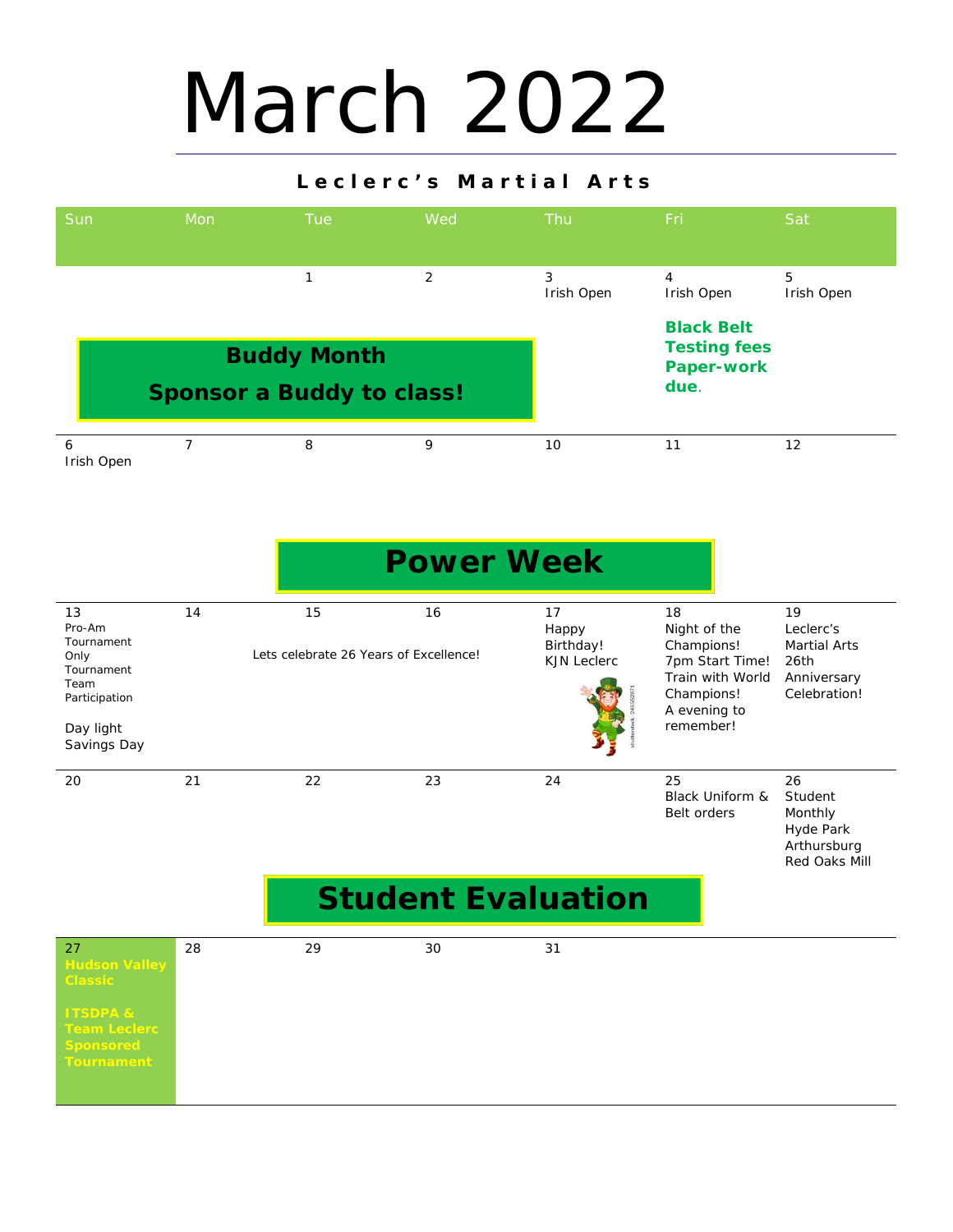# April 2022

#### Leclerc's Martial Arts

| Sun                       | Mon            | Tue                                       | Wed               | Thu            | Fri                                       | Sat                                                  |
|---------------------------|----------------|-------------------------------------------|-------------------|----------------|-------------------------------------------|------------------------------------------------------|
|                           |                |                                           |                   |                | $\mathbf{1}$                              | $\overline{2}$<br>Staff<br>Training<br>$1:00$ pm     |
|                           |                |                                           |                   |                |                                           |                                                      |
| 3                         | $\overline{4}$ | 5                                         | 6                 | $\overline{7}$ | 8                                         | 9 CLOSED                                             |
|                           |                |                                           |                   |                |                                           | <b>OCSGN</b><br>OnlyTeam<br>Leclerc<br>Participation |
|                           |                | <b>CHARACTER DEVELPOMENT WEEK</b>         |                   |                |                                           |                                                      |
| 10                        | 11             | 12                                        | 13                | 14             | 15                                        | 16<br>Easter Egg<br>Hunt!<br><b>TBA</b>              |
|                           |                | <b>SPRING BREAK CAMP WEEK 4/11-4/15</b>   |                   |                |                                           | 10:00 am                                             |
|                           |                | <b>Regular Scheduled Classes All Week</b> |                   |                |                                           |                                                      |
| 17<br><b>Happy Easter</b> | 18             | 19                                        | 20                | 21             | 22<br><b>Black Belt</b><br>Testing<br>5pm | 23<br><b>Black Belt</b><br>Testing<br>9am            |
|                           |                |                                           | <b>POWER WEEK</b> |                |                                           | Ceremony<br>1:30 <sub>pm</sub>                       |
| 24                        | 25             | 26                                        | 27                | 28             | 29                                        | 30                                                   |

## **1 Step Sparring WEEK**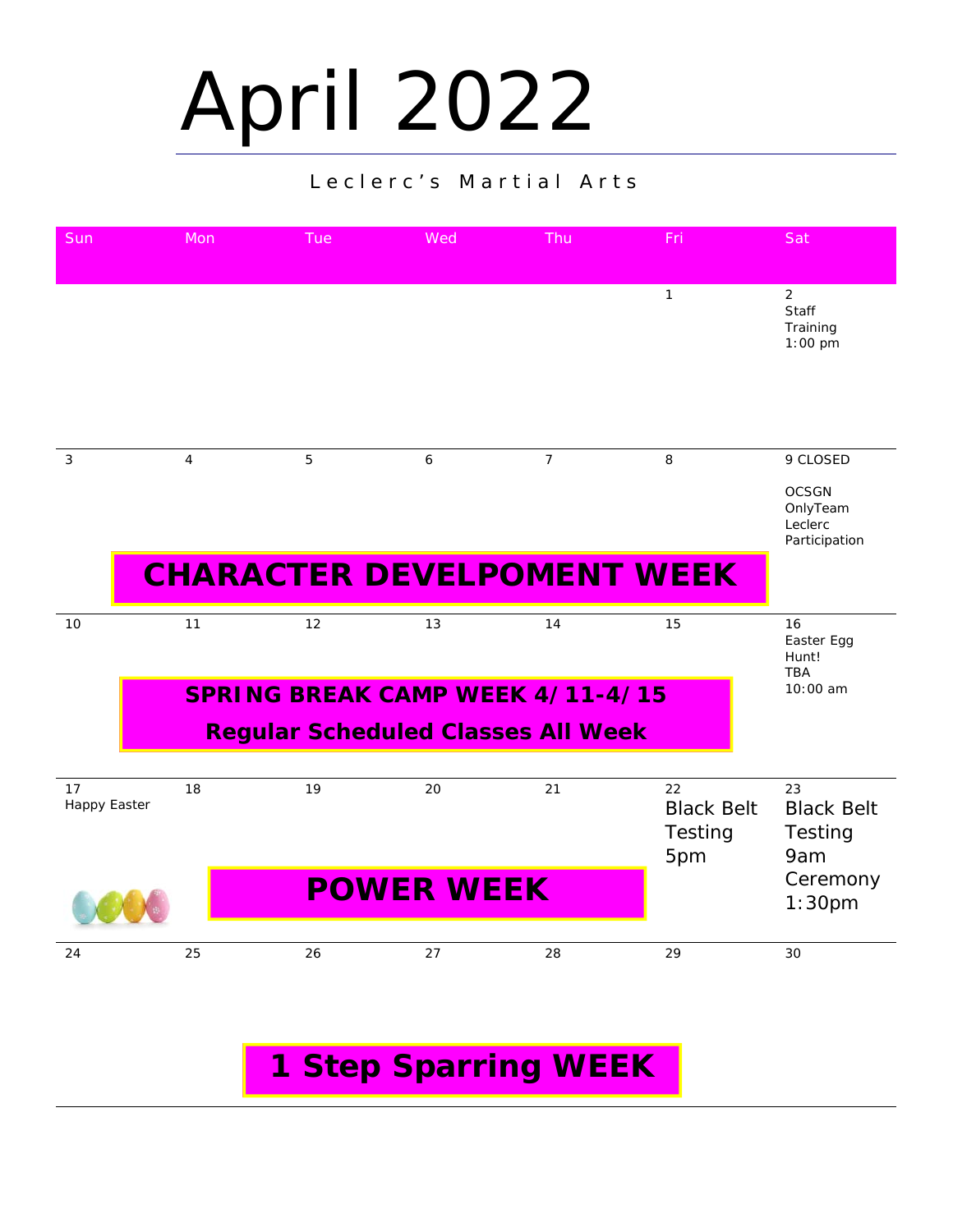# May 2022

#### Leclerc's Martial Arts

| Sun                  | Mon                                                        | Tue                         | Wed            | Thu | Fri                                                                                                          | Sat                                                                        |  |  |  |
|----------------------|------------------------------------------------------------|-----------------------------|----------------|-----|--------------------------------------------------------------------------------------------------------------|----------------------------------------------------------------------------|--|--|--|
| $\mathbf{1}$         | $\overline{2}$<br>Summer<br>Camp<br>Enrollement<br>Begins! | 3                           | $\overline{4}$ | 5   | 6<br><b>NYSMA</b><br>Championship<br>Early<br><b>Bird</b><br>Registration<br><b>SAVE</b><br><b>BIG\$\$\$</b> | $\overline{7}$                                                             |  |  |  |
| 8<br>Mother's<br>Day | 9                                                          | 10                          | 11             | 12  | 13                                                                                                           | 14<br>Student<br>Monthly<br>Hyde Park<br>Arthursburg<br>Red Oaks Mill      |  |  |  |
| 15                   | 16                                                         | 17                          | 18             | 19  | 20                                                                                                           | 21<br>Amerikick<br>Internationals<br>Team Leclerc<br>Participation<br>Only |  |  |  |
|                      |                                                            | <b>TOURNAMENT PREP WEEK</b> |                |     |                                                                                                              | All Schools<br>Closed                                                      |  |  |  |
| 22                   | 23                                                         | 24                          | 25             | 26  | 27                                                                                                           | 28<br><b>Tournament</b><br>Prep day<br><b>GET</b><br><b>READY!!!!</b>      |  |  |  |
|                      | <b>TOURNAMENT PREP WEEK</b>                                |                             |                |     |                                                                                                              |                                                                            |  |  |  |

29 30

Memorial Day! Closed 31

**TOURNAMENT PREP WEEK** 

### **NEW YORK STATE MARTIAL ARTS CHAMPIONSHIP**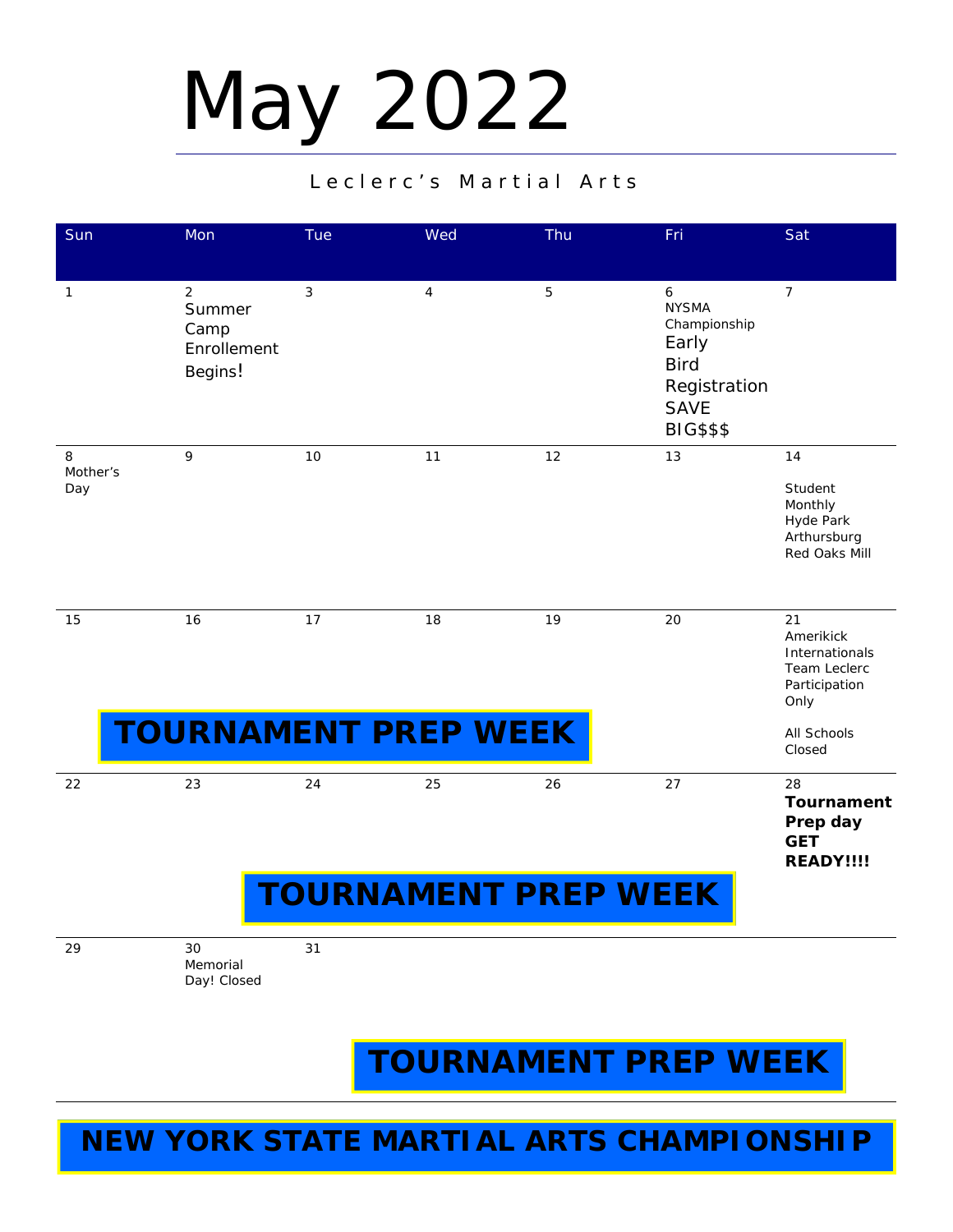## June 2022

#### Leclerc's Martial Arts



### **CHARACTER DEVELOPMENT WEEK**

| 26                             | 27 | 28 | 29 | 30                          |
|--------------------------------|----|----|----|-----------------------------|
| Children                       |    |    |    |                             |
| <b>Morning Classes</b>         |    |    |    | <b>SUMMER ATTENDANCE</b>    |
| Begin This                     |    |    |    |                             |
| Week, Check<br>with your loca- |    |    |    | <b>CHALLENGE STARTS</b>     |
| tion's staff in                |    |    |    |                             |
| regards to                     |    |    |    | <b>BOOK READING CONTEST</b> |
| schedule                       |    |    |    |                             |
|                                |    |    |    |                             |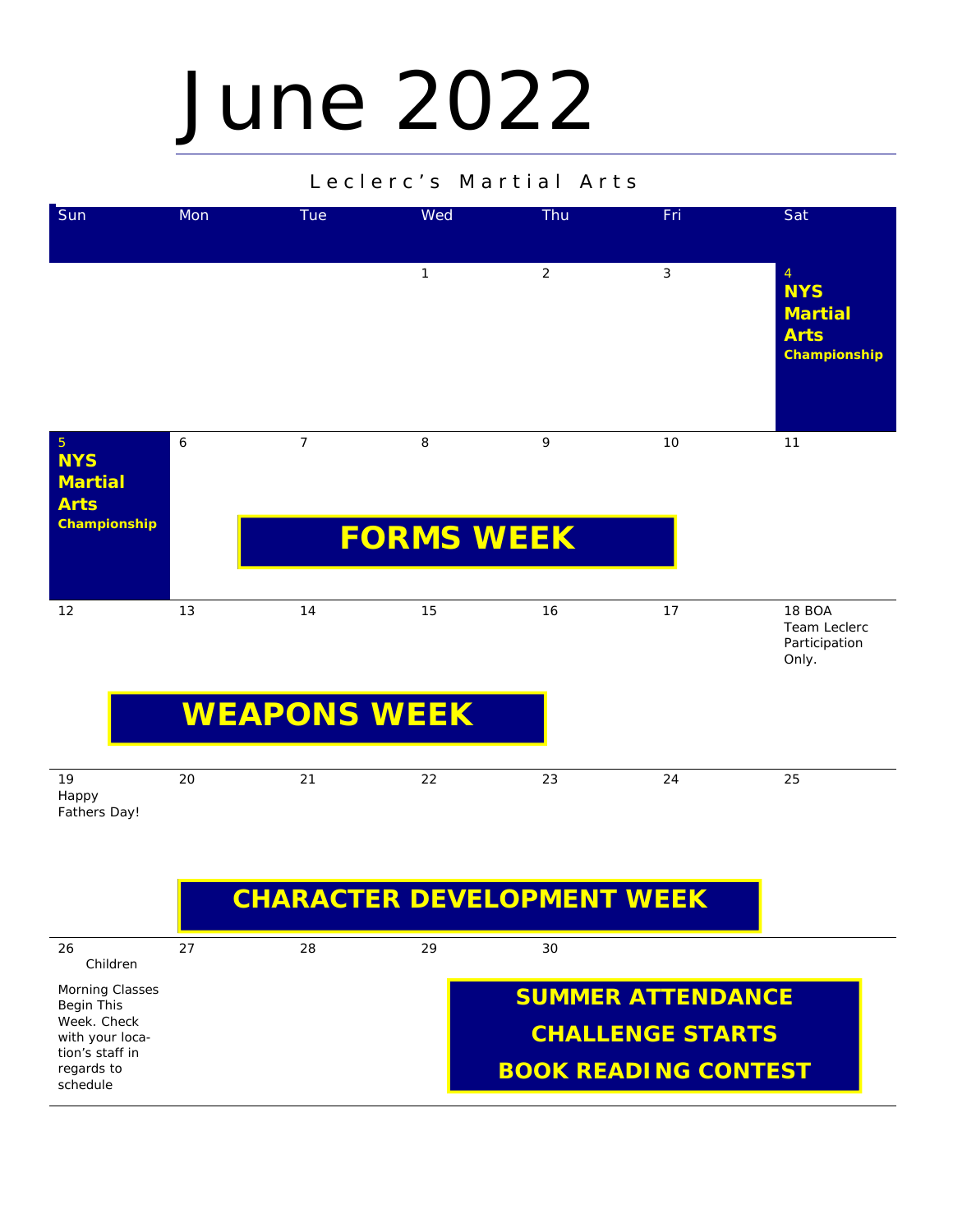# July 2022

#### Leclerc's Martial Arts

| Sun | Mon                                         | Tue            | Wed                                            | Thu            | Fri               | Sat                                     |
|-----|---------------------------------------------|----------------|------------------------------------------------|----------------|-------------------|-----------------------------------------|
|     |                                             |                |                                                |                | 1                 | $\overline{2}$<br><b>Schools Closed</b> |
| 3   | 4 Happy<br>Fourth of July!<br>School Closed | $\overline{5}$ | 6<br>Happy<br>Birthday<br>Master<br>R. Leclerc | $\overline{7}$ | 8                 | 9                                       |
|     |                                             |                |                                                |                | <b>Forms Week</b> |                                         |
| 10  | 11                                          | 12             | 13                                             | 14             | 15                | 16                                      |

## **KJN MARTIAL ARTS SUMMER CAMP**

| 17 | 18<br><b>STUDENT EVALUATION WEEK</b> | 19 | 20 | 21 | 22 | 23<br>Student<br>Monthly<br>Hyde Park<br>Arthursburg<br>Red Oaks Mill |
|----|--------------------------------------|----|----|----|----|-----------------------------------------------------------------------|
| 24 | 25                                   | 26 | 27 | 28 | 29 | 30                                                                    |

### **Power Week**

31 Happy Birthday Master Ohearn **SUMMER ATTENDANCE CHALLENGE STARTS BOOK READING CONTEST**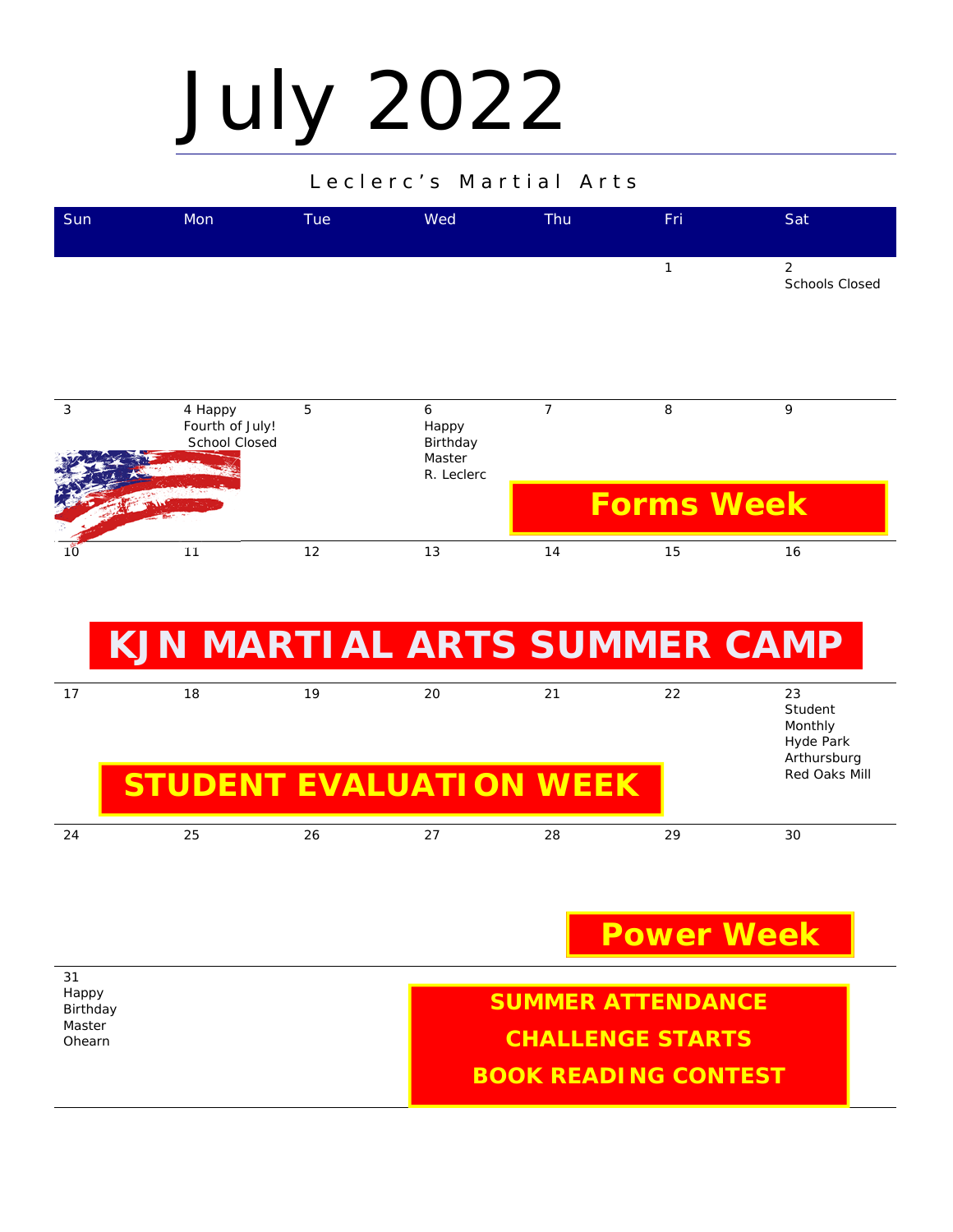## August 2022

#### Leclerc's Martial Arts



## **KJN MARTIAL ARTS SUMMER CAMP**

| 14<br>Family<br>Picnic | 15 | 16 | 17                  | 18 | 19<br><b>Black Belt</b><br><b>Testing fees</b><br>& Paper-<br>work due | 20<br>Staff<br><b>Training Day</b><br>1pm |
|------------------------|----|----|---------------------|----|------------------------------------------------------------------------|-------------------------------------------|
|                        |    |    | <b>Weapons Week</b> |    |                                                                        |                                           |
| 21                     | 22 | 23 | 24                  | 25 | 26                                                                     | 27                                        |

### **Character Development Week**

| -28<br>September 1st September 2nd September 3rd<br>∩ -<br>29<br>3C |  |
|---------------------------------------------------------------------|--|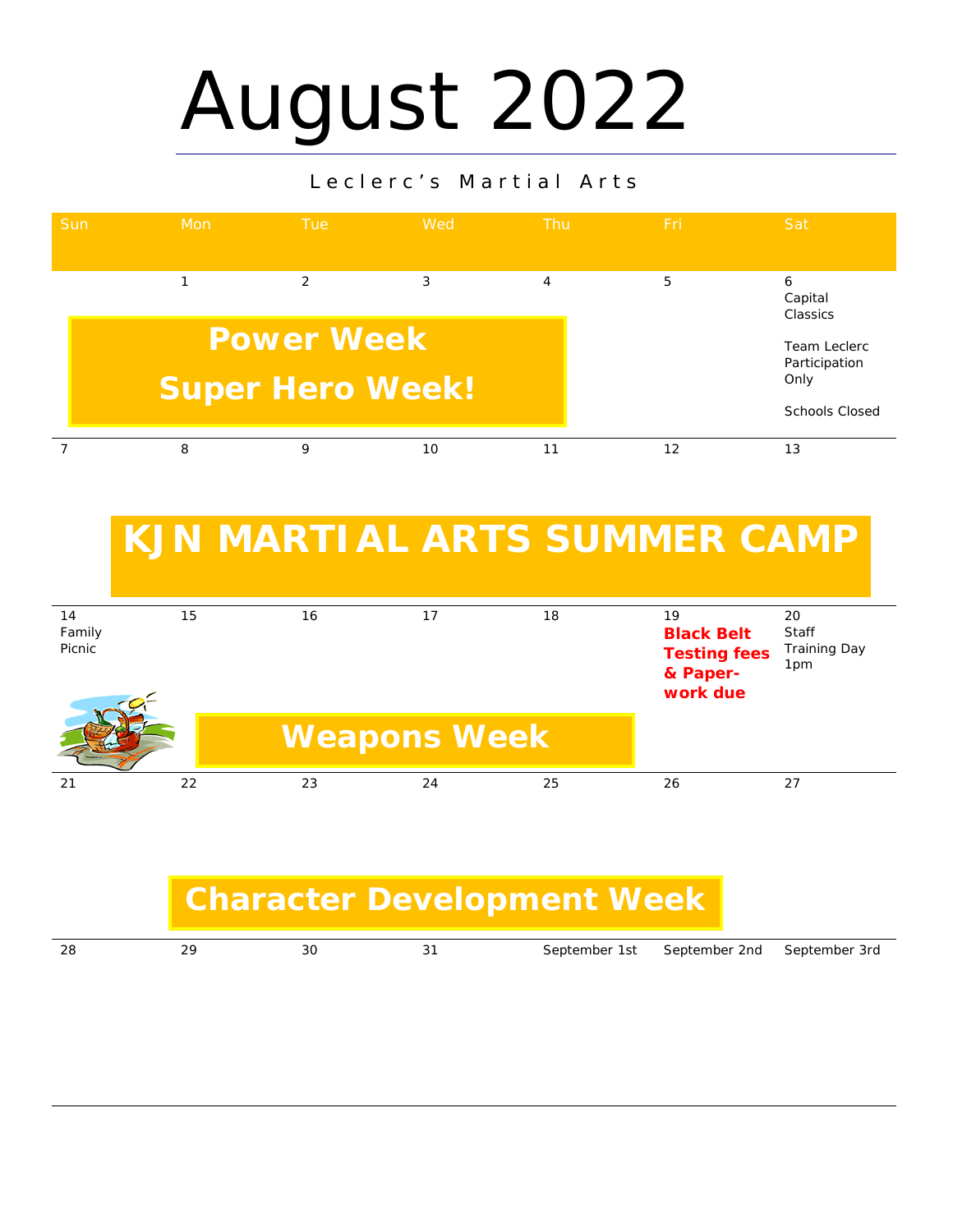## September 2022

#### Leclerc's Martial Arts

| Sun                                                                   | Mon                          | Tue | Wed                                            | Thu          | Fri                                                        | Sat                                                  |
|-----------------------------------------------------------------------|------------------------------|-----|------------------------------------------------|--------------|------------------------------------------------------------|------------------------------------------------------|
|                                                                       |                              |     |                                                | $\mathbf{1}$ | $\overline{2}$                                             | 3                                                    |
| $\overline{4}$                                                        | 5<br>Closed<br>Labor<br>Day! | 6   | $\overline{7}$                                 | 8            | 9                                                          | 10                                                   |
|                                                                       |                              |     | <b>FORMS WEEK</b>                              |              |                                                            |                                                      |
| 11<br>Northeast<br><b>Martial Arts</b><br>Championship                | 12                           | 13  | 14                                             | 15           | 16<br><b>Black belt</b><br>uniform and belt<br>orders due! | 17<br>Student<br>Monthly<br>Hyde Park<br>Arthursburg |
| <b>ITSDPA &amp;</b><br><b>Team Leclerc</b><br>Sponsored<br>Tournament |                              |     | <b>Student Evaluation Week</b>                 |              |                                                            | Red Oaks Mill                                        |
| 18                                                                    | 19                           | 20  | 21<br>Happy<br>Birthday<br>Master<br>T Leclerc | 22           | 23                                                         | 25<br>Dance Party<br>6:30pm                          |
|                                                                       |                              |     | <b>BUDDY WEEK</b>                              |              |                                                            |                                                      |
| 25                                                                    | 26                           | 27  | 28                                             | 29           | 30                                                         |                                                      |

### **BUDDY WEEK**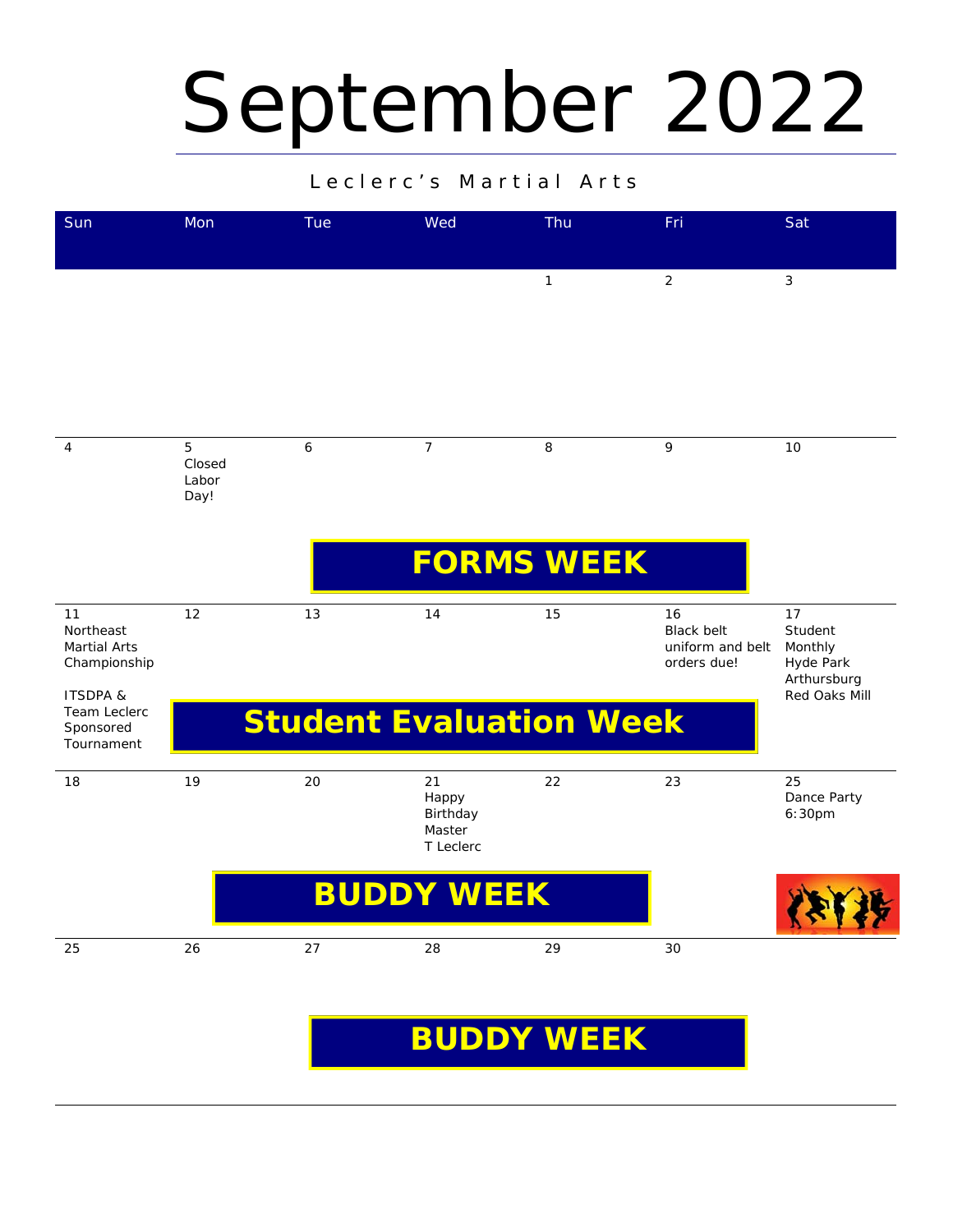## October 2022

#### Leclerc's Martial Arts

| Sun            | Mon                            | Tue        | Wed                 | Thu              | Fri                                       | Sat                                                                         |
|----------------|--------------------------------|------------|---------------------|------------------|-------------------------------------------|-----------------------------------------------------------------------------|
|                |                                |            |                     |                  |                                           | $\mathbf{1}$                                                                |
| $\overline{2}$ | $\mathbf{3}$                   | $\sqrt{4}$ | $\mathbf 5$         | $\boldsymbol{6}$ | $\overline{7}$                            | $\,8\,$                                                                     |
|                |                                |            | <b>Weapons Week</b> |                  |                                           |                                                                             |
| $\mathsf q$    | 10<br>Columbus<br>Day!<br>Open | 11         | 12                  | 13               | 14<br><b>Black Belt</b><br>Testing<br>5pm | 15<br><b>Black Belt</b><br>Testing<br>9am<br>Ceremony<br>1:30 <sub>pm</sub> |
| 16             | 17                             | 18         | 19                  | 20               | 21                                        | 22 Diamonds<br>Nationals<br>Team Leclerc<br>Participation<br>Only           |
|                | <b>Forms Week</b>              |            |                     |                  |                                           |                                                                             |
| 23             | 24                             | 25         | 26                  | 27               | 28                                        | 29<br>Halloween<br>Party<br>Trunk N Treat<br>4pm to 530pm                   |

### **Character Development Week**

30 31

Happy Birthday Master Scheffler!

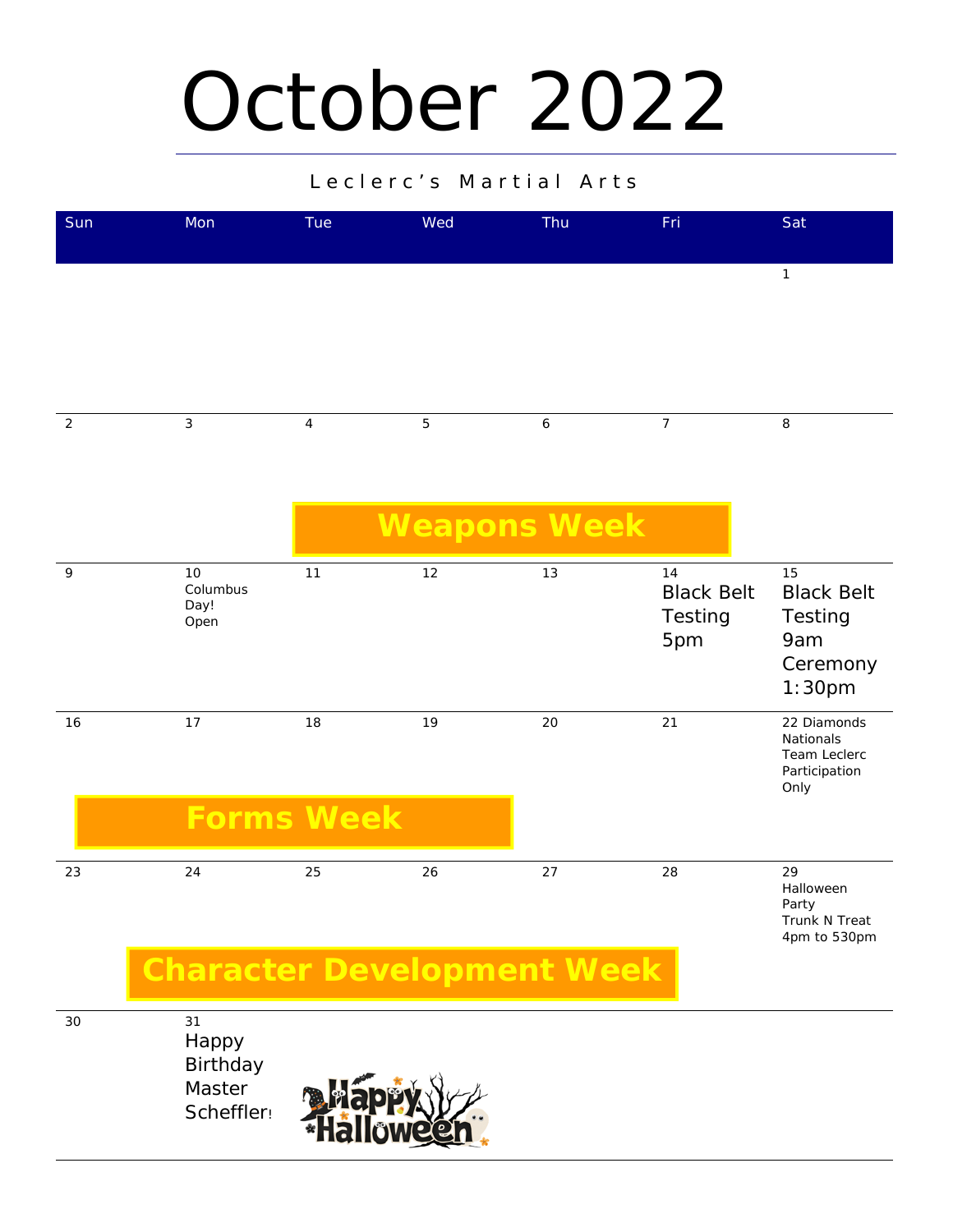## November 2022

| Sun | Mon                         | <b>Tue</b>        | Wed               | Thu                       | Fri                           | Sat                                                                   |
|-----|-----------------------------|-------------------|-------------------|---------------------------|-------------------------------|-----------------------------------------------------------------------|
|     |                             | $\mathbf{1}$      | $\overline{2}$    | 3                         | $\overline{4}$                | 5<br><b>ITSDPA</b><br>National<br>Tournament                          |
|     | <b>Tournament Prep Week</b> |                   |                   |                           |                               |                                                                       |
| 6   | $\overline{7}$              | 8                 | 9                 | 10<br>Veteran's<br>Day    | 11<br>2023<br>Tournament      | 12 Pan-Ams<br>Internationals                                          |
|     |                             |                   |                   |                           | <b>Team Meeting</b>           | <b>Team Leclerc</b><br>Participation<br>Only                          |
|     |                             |                   | <b>Power Week</b> |                           |                               |                                                                       |
| 13  | 14                          | 15                | 16                | 17                        | 18                            | 19<br>Student<br>Monthly<br>Hyde Park<br>Arthursburg<br>Red Oaks Mill |
|     |                             |                   |                   | <b>Student Evaluation</b> |                               |                                                                       |
| 20  | 21                          | 22                | 23                | 24 Happy<br>Thanksgiving! | 25<br><b>Black</b><br>Friday! | 26<br><b>Small</b><br><b>Business</b>                                 |
|     |                             |                   |                   |                           |                               | Saturday<br>Holiday<br>Sale!                                          |
|     |                             | <b>Forms Week</b> |                   |                           |                               |                                                                       |
| 27  | 28                          | 29                | 30                |                           |                               |                                                                       |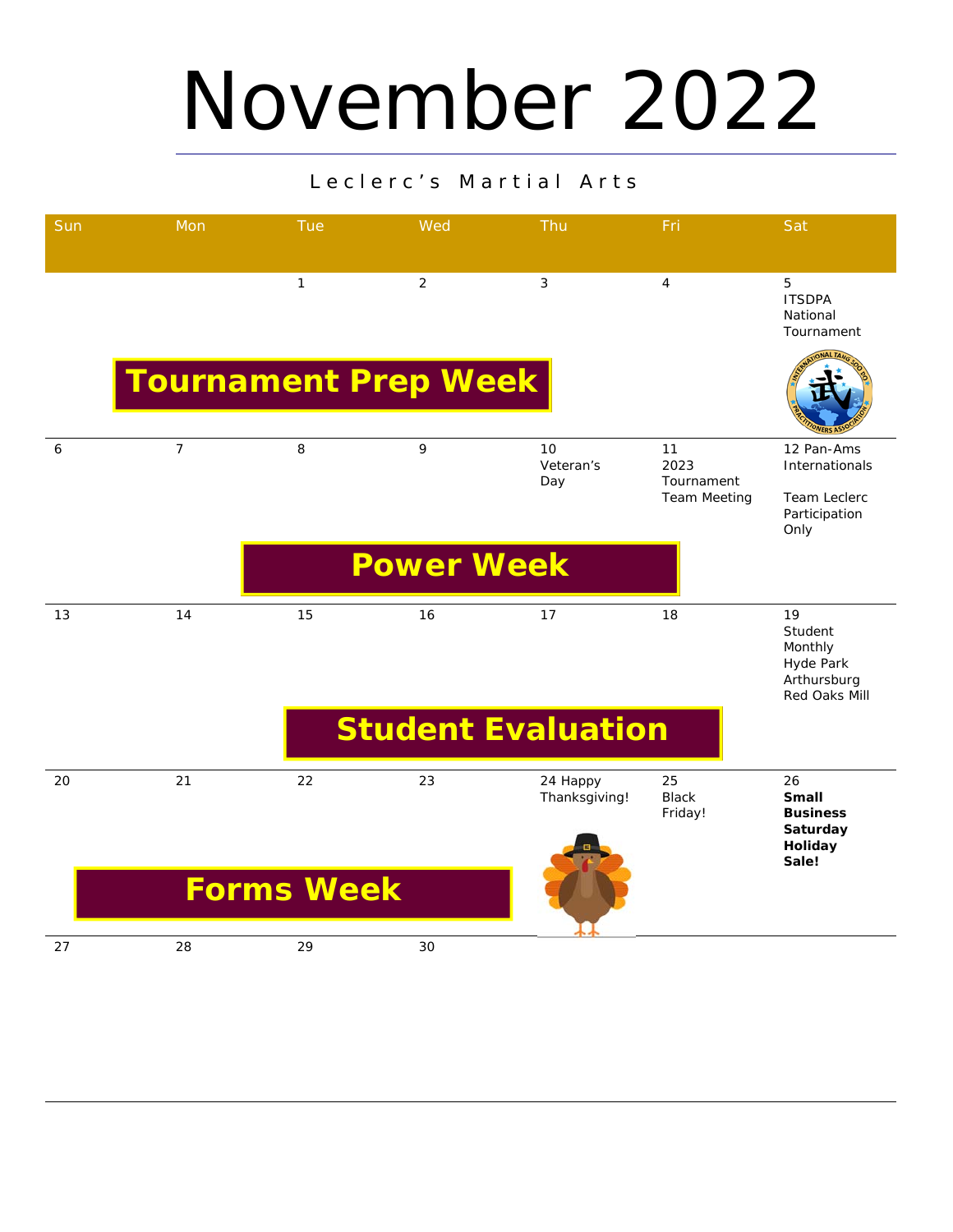## December 2022

| Sun | Mon               | Tue | Wed            | Thu     | Fri                                 | Sat                                                                       |
|-----|-------------------|-----|----------------|---------|-------------------------------------|---------------------------------------------------------------------------|
|     |                   |     |                | 1       | $\overline{2}$                      | 3 Toronto<br>Open<br>Team Leclerc<br>Participation<br>Only                |
| 4   | $\overline{5}$    | 6   | $\overline{7}$ | $\,8\,$ | 9<br>Last Day<br>Of Holiday<br>Sale | 10<br><b>Holiday Parties</b><br>Hyde Park<br>Arthursburg<br>Red Oaks Mill |
|     | <b>Forms Week</b> |     |                |         |                                     |                                                                           |
| 11  | 12                | 13  | 14             | 15      | 16                                  | 17                                                                        |